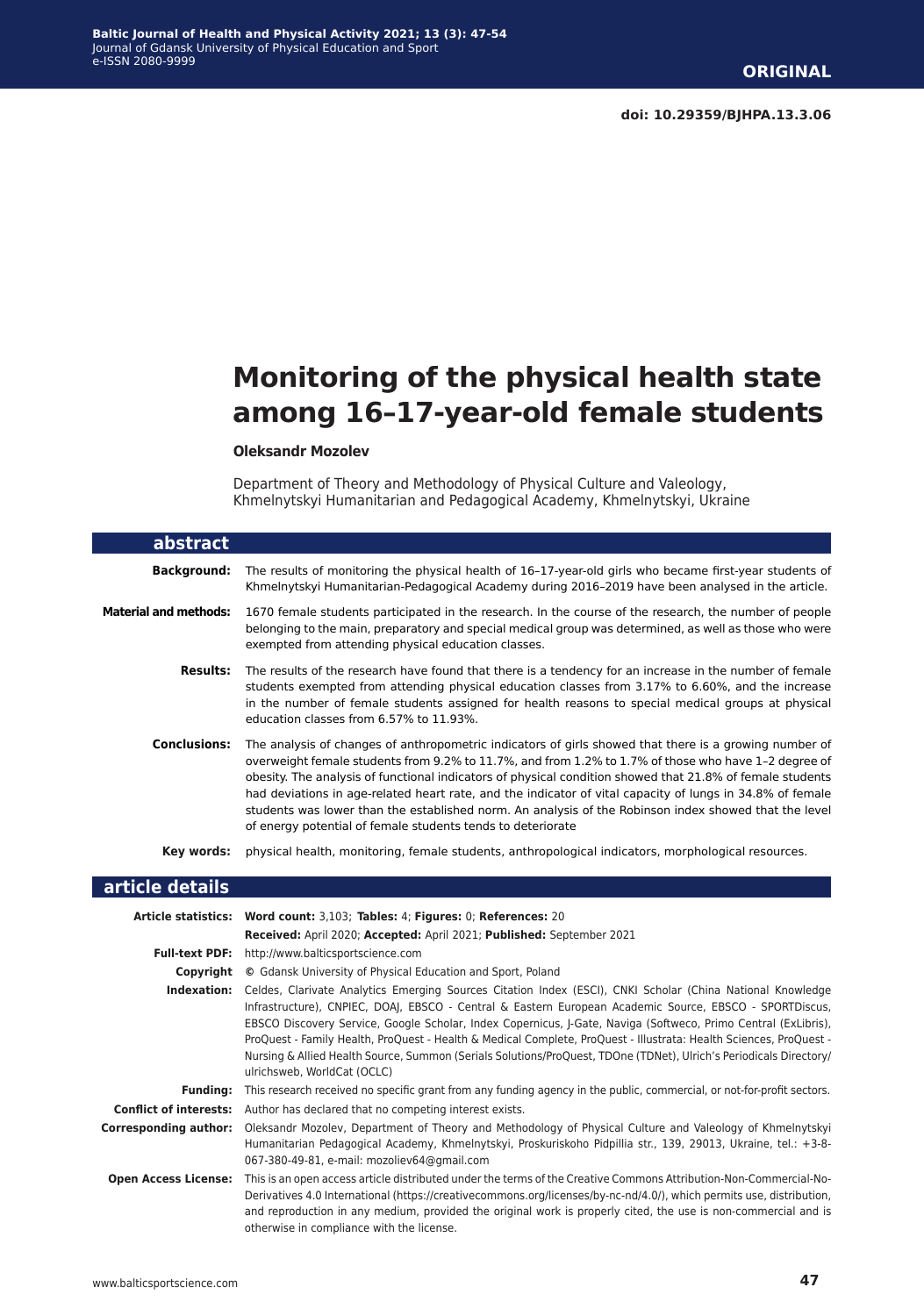# **introduction**

Analysis of scientific publications shows that over the last decade, the rate of decline in physical health of the younger generation has significantly accelerated. According to the Ministry of Health, nearly 90% of young people have various health disabilities. In their research, a number of scientists draw attention to the fact that over the past five years, the number of students exempted from physical education classes or transferred to special medical groups has increased by 40% [1]. The current level of requirements for the process of physical education of students in the higher education system requires, on the one hand, the use of health-improving training technologies, and on the other hand – improvement in students' motor abilities and functional resources. Successful completion of this task requires from the teacher a clear understanding of the initial level of students' physical fitness, their health status, development of functional systems of the body, presence of restrictions and contraindications [2, 3].

Monitoring of the university entrants' physical condition allows systematically obtaining the necessary information about the physical condition of young people who wish to study at a higher educational institution. It can be used to make decisions about staffing training groups, forming special medical groups for physical education classes [4]. Monitoring of the physical and functional state of a person is a complex of diagnostic studies that are conducted over a certain period of time [5, 6]. Monitoring gives an opportunity to determine changes in the physical development of a person, his or her functional state and health status, to make a comparative analysis of the correspondence of the individual level of development in accordance with the age and sex norm [7].

The method of rapid assessment is one of the most informative and acceptable in terms of practical use, when the level of health is determined by interpreting the quantitative indicators that characterize functioning of the most important life support systems [8]. Objective indicators of a person's physical condition include anthropometric indicators: measurement of the body weight and height; girth of the chest, neck, shoulder, hips, shin; respiratory rate; vital capacity of the lungs; heart rate, blood pressure. Subjective indicators of the person's physical condition include indicators of the health status, performance, sleep, appetite, mood.

The following hypothesis was postulated in the research: monitoring physical health of 16–17-year-old girls who become first-year students at Khmelnytskyi Humanitarian-Pedagogical Academy will allow teachers of physical culture to make timely adjustments in the organization of the educational process, to adequately respond to possible physical and morphofunctional deviations in the development of young people, which will eventually contribute to the goal of learning.

The goal is to monitor the physical health of 16–17-year-old girls who became first-year students at Khmelnytskyi Humanitarian-Pedagogical Academy in the period of 2016–2019.

Tasks:

- to study indicators of physical development of 16–17-year-old girls in the period of 2016–2019;
- to determine the level of development of morphofunctional resources and health status of 16–17-year-old girls;
- to ascertain the number of people who were exempted from physical education classes and the number of people with health disabilities who were referred to special medical groups;
- to carry out comparative analysis of the physical and functional development of 16–17-year-old girls who became first-year students at Khmelnytskyi Humanitarian-Pedagogical Academy in the period of 2016–2019.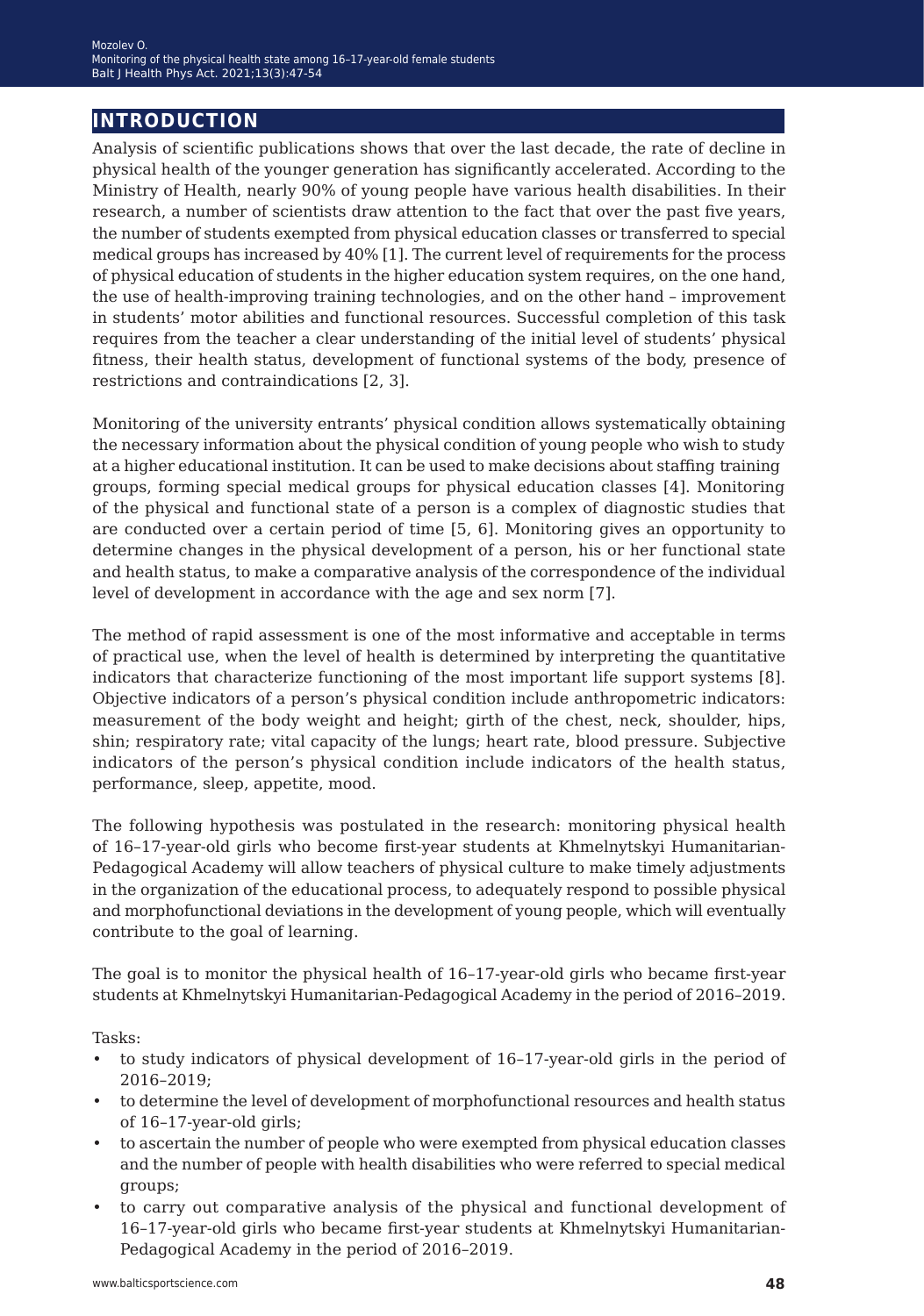# **material and methods**

*Participants:* 1,670 16–17-year-old female students who became first-year students at Khmelnytskyi Humanitarian-Pedagogical Academy in the period of 2016–2019 were involved in the study. In particular years the number of students was as follows: 2016 – 442 female students, 2017 – 426 female students, 2018 – 408 students, 2019 – 394 female students.

*Methods:* To obtain the necessary information, we used general scientific methods of the theoretical level of research, namely: analysis of scientific and methodical sources; a survey; a questionnaire; pedagogical observation; anthropometric, functional, and morphological methods; methods of mathematical statistics.

The analysis of scientific and methodological sources was used to study the current state of scientists' views on the problem of organizing physical education classes for 16–17-yearold students. Surveys and questionnaires were conducted in the course of determining the state of health and ascertaining deviations in the state of physical development and health of female students. Pedagogical observation was conducted as a purposeful systematic assessment of the physical and morphofunctional status of female students. In order to determine the indicators of physical development of first-year female students, anthropometric measurements were made that characterized the level of morphological features: body length (BL), body weight (BW), chest girth (ChG). Physiological research methods were used to evaluate the state of cardiovascular system: heart rate at rest (HR), systolic blood pressure (SBP), diastolic blood pressure (DBP); for the assessment of the respiratory system – vital capacity of the lungs (VC). Assessment of the students' physical health was performed by Apanasenko's method [4, 9, 10]. Persons with restrictions and contraindications to physical training classes were defined based on the provided certificates of medical institutions of Ukraine. The methods of mathematical statistics were used to accurately determine the morphofunctional resources and the health status of 16–17-year-old female students.

The research included the following stages:

- 1. determining persons assigned to the main, preparatory and special medical group and determining the number of female students exempted from attending physical education classes in the period of 2016–2019; interviewing students about the state of health and the opportunity to participate in the research;
- 2. establishing indicators of female students' physical development and conducting anthropometric measurements, including the body length (BL), the body weight (BW), and the chest girth (ChG);
- 3. determining functional indicators of the female students' physical condition: heart rate at rest (HR), systolic blood pressure (SBP), diastolic blood pressure (DBP), vital capacity of the lungs (VC);
- 4. determining the level of development of morphofunctional abilities and the health status of 16–17-year-old female students, which provided the results in the following indicators: life index (LI) – characterizes the functional capacity of the respiratory system; index of proportionality developmental (IPD) – characterizes the development of the chest; body mass index (BMI) – characterizes the assessment of conformity of the body weight to the height of a person; Robinson index (IR) – quantitative assessment of human energy potential; Ruffier-Dickson test (IRD) – characterizes physical performance of the heart

The results of the research proved the following major tendencies:

- increase in the number of female students exempted from physical education classes from 3.17% to 6.60%;
- increase in the number of female students assigned due to the health state to special medical groups from 6.57% to 11.93%;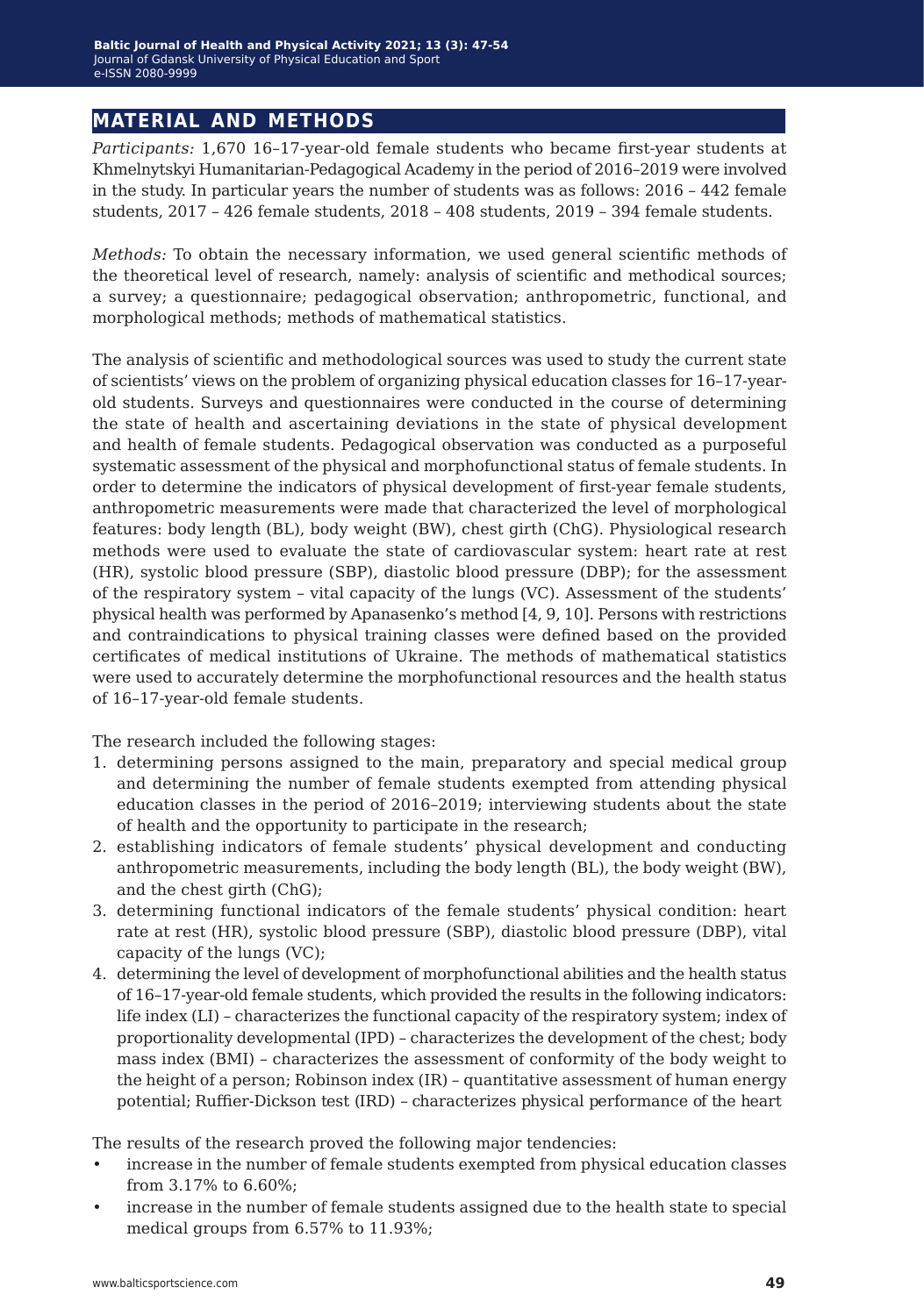• decrease in the number of female students who study in the main group from 88.46% to 79.18%.

It should be noted that the processes of increasing numbers of female students who are exempted from physical education classes and transferred to special medical groups take place against the background of a decrease in the number of female students who entered the Academy in the studied period from 442 to 394 persons.

| Year of  | General<br>number<br>of female<br>students | Main group |       | Preparatory group |      | Special medical<br>group |       | Exempted from<br>classes |      |
|----------|--------------------------------------------|------------|-------|-------------------|------|--------------------------|-------|--------------------------|------|
| entering |                                            | number     | $\%$  | number            | $\%$ | number                   | $\%$  | number                   | $\%$ |
| 2016     | 442                                        | 391        | 88.46 | 8                 | 1.81 | 29                       | 6.57  | 14                       | 3.17 |
| 2017     | 426                                        | 366        | 85.91 |                   | 1.64 | 36                       | 8.45  | 17                       | 3.99 |
| 2018     | 408                                        | 334        | 81.86 | 11                | 2.69 | 41                       | 10.05 | 22                       | 5.39 |
| 2019     | 394                                        | 312        | 79.18 | 9                 | 2.28 | 47                       | 11.93 | 26                       | 6.60 |

Table 1. Distribution of female students into groups for physical education classes (n=1670)

The study of indicators of physical development of female students and anthropometric measurements of the body length (BL), the body weight (BW) and the chest girth (ChG) are shown in Table 2.

| Indicators<br>under<br>study | Year | n   | $\overline{x}$ | S    | Me    | 25%   | 75%   | V[%] |
|------------------------------|------|-----|----------------|------|-------|-------|-------|------|
|                              | 2016 | 442 | 162.8          | 4.42 | 163.0 | 158.6 | 167.4 | 2.9  |
| BL [cm]                      | 2017 | 426 | 163.4          | 4.81 | 163.5 | 158.7 | 168.3 | 3.1  |
|                              | 2018 | 408 | 163.8          | 5.18 | 164.0 | 158.8 | 169.2 | 2.8  |
|                              | 2019 | 394 | 163.3          | 4.87 | 163.5 | 158.6 | 168.4 | 2.9  |
|                              | 2016 | 442 | 53.4           | 5.22 | 53.5  | 48.3  | 58.7  | 9.2  |
|                              | 2017 | 426 | 53.9           | 5.41 | 54.0  | 48.6  | 59.4  | 10.1 |
| BW [cm]                      | 2018 | 408 | 54.5           | 5.67 | 54.5  | 48.8  | 60.2  | 10.8 |
|                              | 2019 | 394 | 54.8           | 5.96 | 55.0  | 49.0  | 60.9  | 11.7 |
| ChG [cm]                     | 2016 | 442 | 72.6           | 6.82 | 72.5  | 65.7  | 79.3  | 6.9  |
|                              | 2017 | 426 | 73.2           | 7.17 | 73.0  | 65.8  | 80.2  | 6.7  |
|                              | 2018 | 408 | 73.4           | 7.38 | 73.5  | 66.1  | 80.9  | 7.3  |
|                              | 2019 | 394 | 73.8           | 7.42 | 74.0  | 66.6  | 81.4  | 7.8  |

Table 2. Mean statistical indices of physical development of 16–17-year-old girls (n=1670)

Analysis of the statistical indices of physical development of 16–17-year-old girls showed that 82.3% of female students who became first-year students meet the standards of agerelated physical development.

The indices of body weight, height and body composition of the girls largely determine their level of health. The proper level of health is achieved due to the mandatory normalization of all components of body weight, which provides the necessary conditions for the normal course of metabolic processes for the harmonious functioning of the functional systems of the body. There is a general tendency towards a gradual increase in the body weight and volume of the girl's chest, which are still within the norm of age development. Analysis of the body mass index and anthropometric indices of 16–17-year-old girls showed that there is a tendency to an increase in the number of students with overweight from 9.2% to  $11.7\%$  (p <0.05), as well as in those who have 1-2 degree of obesity from 1.2% to 1.7%  $(p> 0.05)$ .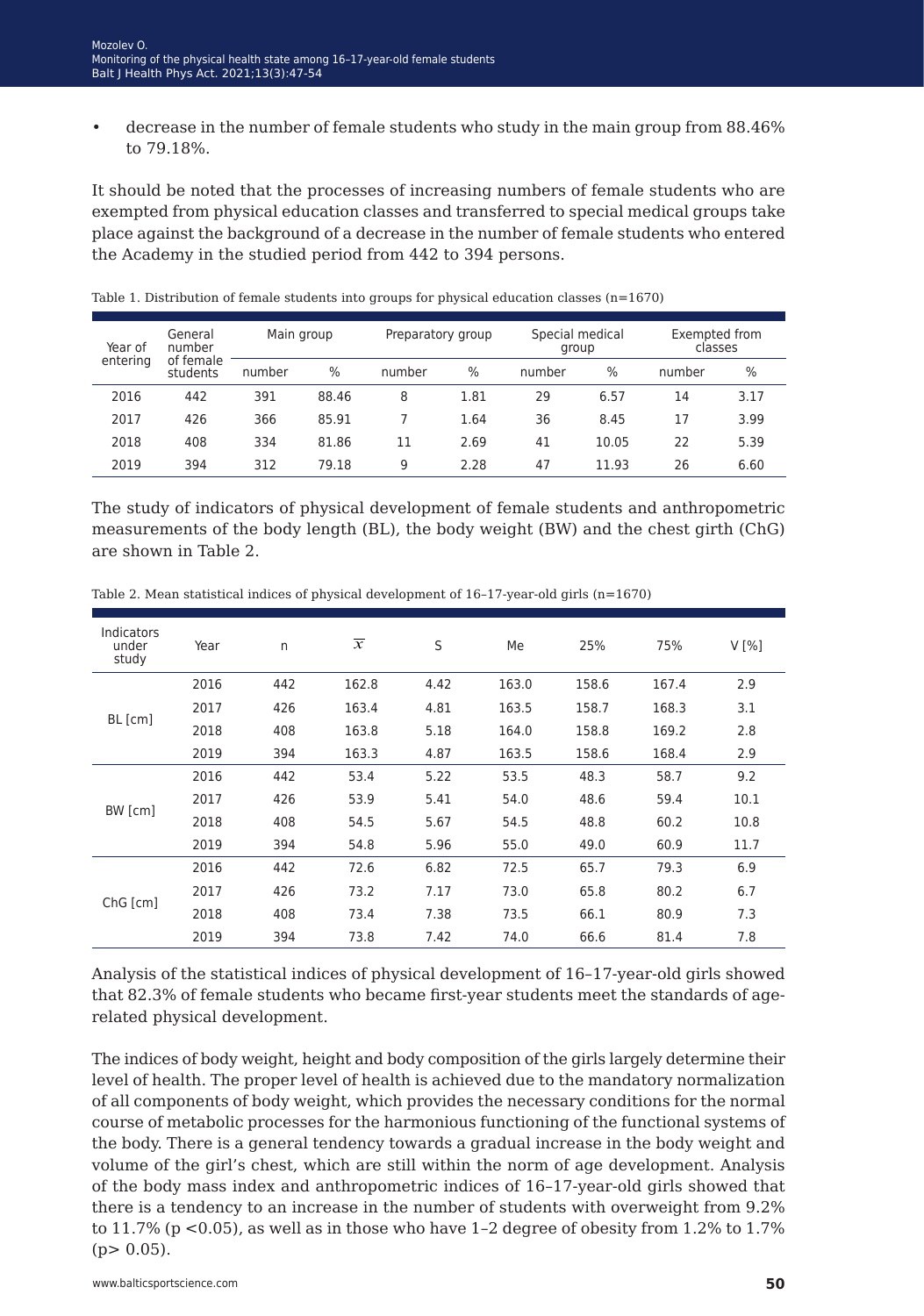| Indices<br>under<br>study | Year | n   | $\overline{x}$ | S   | Me   | 25%  | 75%  | V[%] |
|---------------------------|------|-----|----------------|-----|------|------|------|------|
|                           | 2016 | 442 | 76.6           | 6.2 | 76.5 | 70.3 | 82.7 | 10.2 |
| <b>HR</b><br>[beats/      | 2017 | 426 | 77.4           | 7.6 | 77.5 | 69.9 | 85.1 | 10.8 |
| $min^{-1}$                | 2018 | 408 | 76.8           | 7.4 | 77.0 | 69.6 | 84.4 | 10.5 |
|                           | 2019 | 394 | 77.8           | 8.2 | 78.0 | 69.8 | 86.2 | 11.3 |
|                           | 2016 | 442 | 117            | 5.5 | 117  | 110  | 123  | 5.6  |
| <b>SBP</b>                | 2017 | 426 | 118            | 7.0 | 118  | 111  | 128  | 5.3  |
| [mmHq]                    | 2018 | 408 | 117            | 7.0 | 117  | 111  | 128  | 4.9  |
|                           | 2019 | 394 | 119            | 6.0 | 119  | 113  | 125  | 5.5  |
|                           | 2016 | 442 | 72             | 4.0 | 72   | 68   | 76   | 4.6  |
| <b>DBP</b>                | 2017 | 426 | 74             | 5.0 | 74   | 69   | 79   | 4.4  |
| [mmHg]                    | 2018 | 408 | 75             | 5.0 | 75   | 70   | 80   | 4.9  |
|                           | 2019 | 394 | 75             | 4.0 | 75   | 71   | 79   | 5.2  |
| $VC$ [ml]                 | 2016 | 442 | 2860           | 100 | 2850 | 2750 | 2950 | 15.7 |
|                           | 2017 | 426 | 2820           | 120 | 2820 | 2700 | 2940 | 16.8 |
|                           | 2018 | 408 | 2800           | 110 | 2800 | 2690 | 2910 | 16.4 |
|                           | 2019 | 394 | 2770           | 90  | 2770 | 2690 | 2870 | 17.1 |

Table 3. Functional indices of the physical condition of  $16-17$ -year-old students ( $n = 1670$ ).

The results of our research showed that 78.2% of first-year female students had no deviation in the heart rate. Among 21.8% of female students who had deviations in HR, 106 girls (6.38%) were enrolled to the special medical group, 51 girls (3.05%) were exempted from physical education classes. In the course of our research, it was found that 9.32% of female students exceeded index of SBP, and 6.43% of girls had lower DBP. In general, HR and DBP indices of 16–17-year-old girls fluctuated within the normal range and did not significantly change during 2016–2017.

The results of the research showed that the index of VC in 34.8% of first-year female students was lower than the established norm, which indicates insufficient development of the respiratory system. The questioning of these female students proved that the vast majority of them led sedentary lifestyle and preferred working with the computer to active physical recreation. There is annual tendency to decrease the average VC index from 2860 ml to 2770 ml of 16–17 year old girls who became first-year students.

The analysis of average statistical data characterizing the level of development of morphofunctional resources and the health status of 16–17-year-old female students is presented in Table 4.

It is known that the standard of life index – LI for 16–17-year-old girls should be in the range of 50–55 (ml/kg). The results of our study determined that average statistical data is within normal limits. At the same time, there is a negative dynamics of the LI index, which is approaching the lower limit, indicating deterioration in the level of development of the respiratory system in 16–17-year-old girls, and, accordingly, in the overall physical development. The analysis of the average statistical data of the IPD and BMI indices shows that they are within the age norm of development of 16–17-year-old girls.

The analysis of the IR index proves that the average statistical data of the female student's energy potential are below the average and have the tendency to worsen. Among the female students involved in the research in 2016, only 21.2% had higher than average energy potential, and in 2019 – 17.1%. The average level of energy potential was shown by 36.7% of the girls in 2016, and 31.8% in 2019, respectively.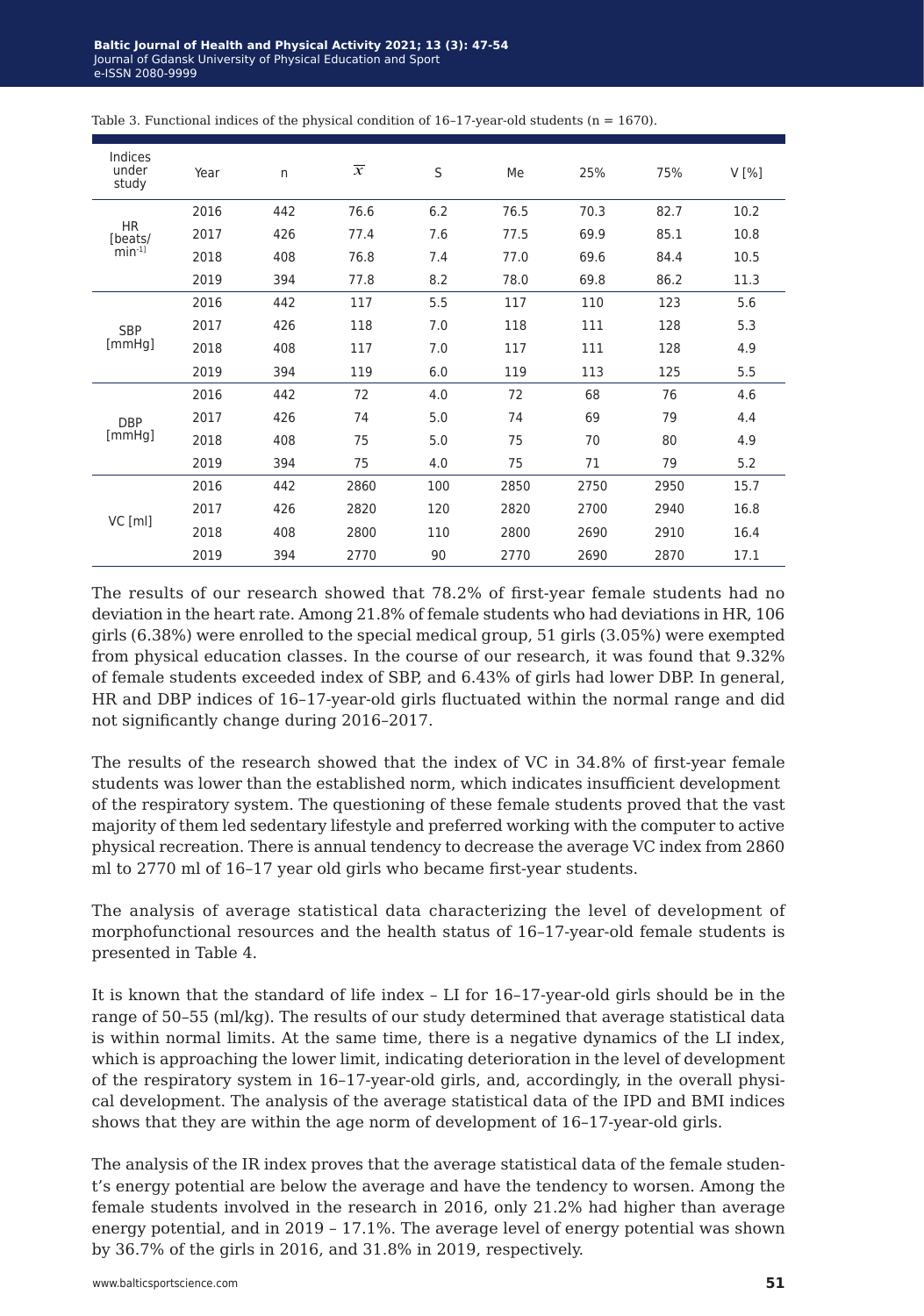The analysis of IRD shows that the index of physical performance of the heart of 16–17-yearold girls is near the middle and satisfactory levels of development and has negative dynamics during 2016–2019. There is an increase in the number of female students with a satisfactory IRD level from 32.2% in 2016 to 38.7% in 2019 and an increase in the number of female students with a low IRD level from 4.3% in 2016 to 6.5% in 2019.

| Indices<br>under<br>study    | Year | n.  | $\overline{x}$ | S    | Me   | 25%   | 75%   | V[%] |
|------------------------------|------|-----|----------------|------|------|-------|-------|------|
|                              | 2016 | 391 | 53.56          | 4.12 | 53.5 | 49.44 | 57.68 | 21.4 |
| $\Box$                       | 2017 | 366 | 52.32          | 4.33 | 52.2 | 47.99 | 56.65 | 22.7 |
| [m]/kg]                      | 2018 | 334 | 51.38          | 4.57 | 51.4 | 46.81 | 55.95 | 23.6 |
|                              | 2019 | 312 | 50.55          | 4.68 | 50.6 | 45.87 | 55.23 | 24.2 |
|                              | 2016 | 391 | 44.59          | 3.24 | 44.6 | 41.35 | 47.83 | 7.8  |
| <b>IPD</b>                   | 2017 | 366 | 44.80          | 3.65 | 44.8 | 41.15 | 48.45 | 7.6  |
| [%]                          | 2018 | 334 | 44.81          | 3.79 | 44.8 | 41.02 | 48.60 | 8.0  |
|                              | 2019 | 312 | 45.19          | 3.57 | 45.2 | 41.59 | 48.73 | 7.8  |
|                              | 2016 | 391 | 20.07          | 1.77 | 20.0 | 18.30 | 21.84 | 5.9  |
| <b>BMI</b>                   | 2017 | 366 | 20.19          | 1.72 | 20.2 | 18.47 | 21.91 | 6.2  |
| $\left[\text{kg/m}^2\right]$ | 2018 | 334 | 20.26          | 1.83 | 20.3 | 18.43 | 22.09 | 6.4  |
|                              | 2019 | 312 | 20.60          | 1.91 | 20.6 | 18.69 | 22.51 | 6.7  |
|                              | 2016 | 391 | 89.62          | 7.34 | 89.5 | 82.28 | 96.96 | 10.7 |
| IR.                          | 2017 | 366 | 91.33          | 7.85 | 91.2 | 83.43 | 99.18 | 11.2 |
| [unit]                       | 2018 | 334 | 89.86          | 7.48 | 90.0 | 82.38 | 97.34 | 10.9 |
|                              | 2019 | 312 | 92.58          | 7.92 | 92.6 | 84.66 | 100.5 | 11.7 |
|                              | 2016 | 391 | 9.72           | 1.47 | 9.7  | 8.25  | 11.19 | 3.1  |
| <b>IRD</b><br>[unit]         | 2017 | 366 | 9.98           | 1.61 | 10.0 | 8.37  | 11.59 | 3.4  |
|                              | 2018 | 334 | 10.14          | 1.63 | 10.1 | 8.51  | 11.77 | 3.6  |
|                              | 2019 | 312 | 10.26          | 1.77 | 10.3 | 8.49  | 12.03 | 3.7  |

Table 4. Morphofunctional indices of the health condition of  $16-17$ -year-old female students (n = 1438)

### **discussion**

Health is the highest value to every person and determines their comprehensive and harmonious development. The problem of preserving young people's health is an urgent issue for the society, as it is an indicator of the country's civilization. Today, health is not regarded as a purely medical problem; it covers a much broader range of issues, based on anthropometric, physiometric, and morphofunctional features.

Professor H.L. Apanasenko developed and validated a method for quantitative express assessment of the level of somatic health [9, 10]. It is based on anthropometric (height, body weight) and physiometric (lung volume, heart rate, hand strength, systolic pressure) parameters. He believes that somatic human health can be estimated by the total amount of the body's energy potential.

The majority of researchers examine the peculiarities of physical development using anthropometry and define the following methods for assessing students' somatic health: anthropometric standards, correlations, and indices [11–15].

Solving the problem of monitoring the physical health of students and engaging them in physical exercises is considered by the researchers in the following planes: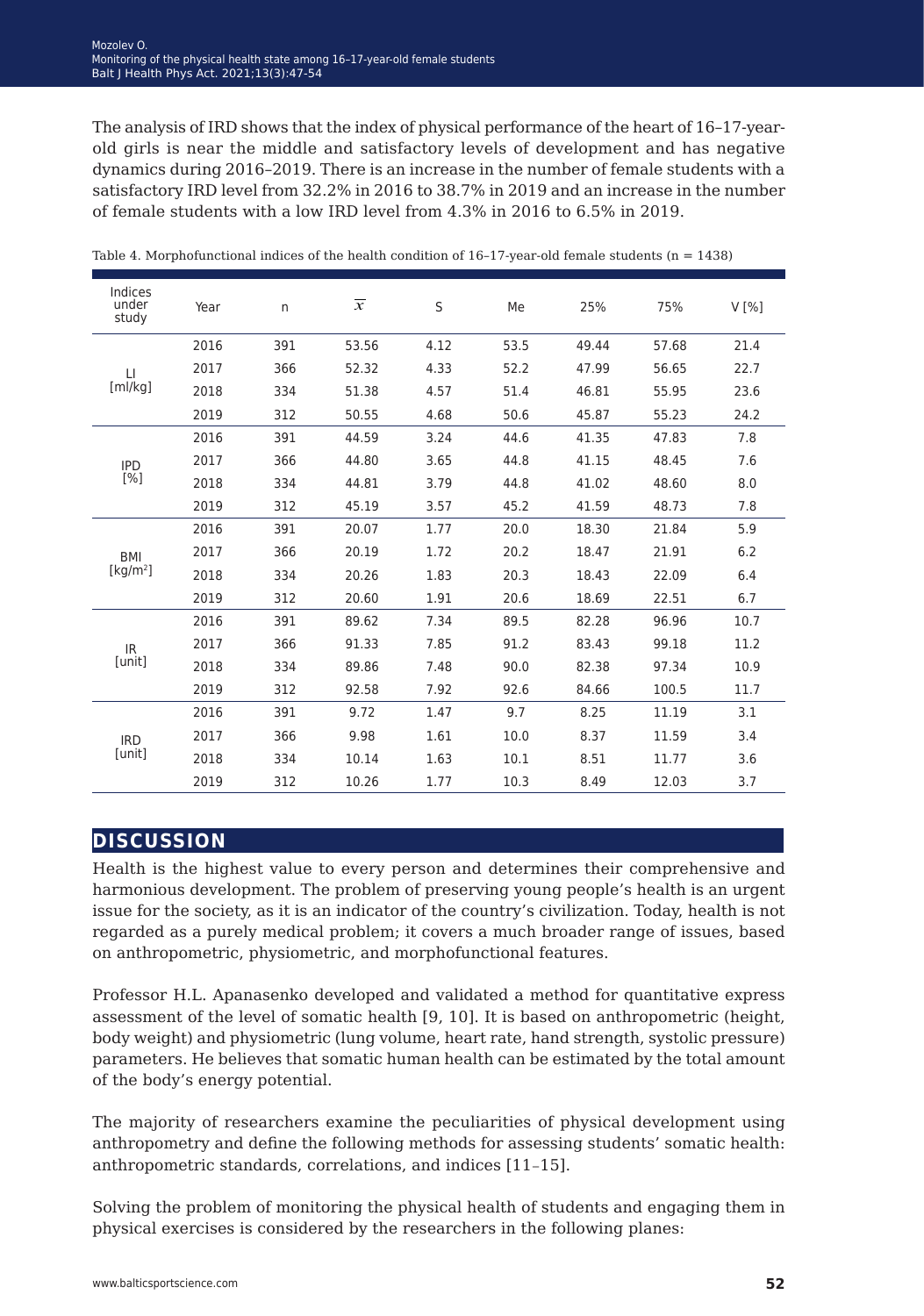- proving the efficiency and popularization of modern varieties of fitness lessons [16, 17];
- motivation of young people to maintain their health and the vital need for regular sports activities [18];
- carrying out changes of directions of training in preparation of specialists in the sphere of physical culture and sports, recreation and physical rehabilitation [19];
- development of interest of young people in sports and dissemination of game methods in conducting classes, organization of leisure and physical recreation [20].

The analysis of the obtained results of our research confirms the priority in the importance of physical state of health in the system of motives for physical education [6, 11]. Based on the results of our study, the data of some scientists on the methods of monitoring the physical condition of first-year female students was expanded [4, 10, 14]. The conducted research confirmed and expanded the scientific views of many researchers on the need for a systematic assessment of the level of physical health and the functional status of students at each stage of study, which will allow making timely changes and adjustments of curricula [1, 7].

## **conclusions**

1. The results of the research have found that during 2016–2019 there was a tendency to increase the number of female students exempted from physical education classes from 3.17% to 6.60% and to increase the number of female students who were assigned to special medical groups for physical education classes for health reasons from 6.57% to 11.93%.

2. The analysis of statistical indices of physical development of 16–17-year-old girls showed that 82.3% of female students who became first-year students meet the standards of age-related physical development. The analysis of changes in anthropometric indices of girls showed that there was a tendency to increase the number of female students with overweight from 9.2% to 11.7%, as well as those who had 1–2 degree of obesity from 1.2% to 1.7 %.

3. The results of the analysis of the functional indices of the physical condition of 16–17-year-old female students showed that 21.8% of female students had deviations in the age-related heart rate, and the index of vital capacity of lungs in 34.8% of first-year students was lower than the established norm.

4. The analysis of the Robinson index shows that the average statistical data of the female students' energy potential was below the average and tended to worsen. The analysis of the Ruffier-Dickson test shows that the index of physical performance of the heart of 16–17-year-old girls was near the middle and satisfactory levels of development and had negative dynamics during 2016–2019.

## **references**

- [1] Blagiy ОL, Yachnyuk MYu. Analysis of indicators of physical condition of student youth. Bulletin of Chernihiv National Taras Shevchenko University. Physical Education and Sports. 2015;129(3):27–32.
- [2] Mozolev O, Bloshchynskyi I, Alieksieiev O, et al. Influence of modern fitness technologies on the state of health and development of motor abilities of 17–19-year-old female students. J Phys Educ Sport. 2019;3:917–924.
- [3] Zhamardiy V, Shkola O, Okhrimenko I, et al. Checking of the methodical system efficiency of fitness technologies  $\Box$ application in students' physical education. Wiadomości Lekarskie. 2020;73(2):332–341. [https://doi.org/10.36740/](https://doi.org/10.36740/WLek202002125) [WLek202002125](https://doi.org/10.36740/WLek202002125)
- [4] Krutsevych TYu, Vorobiov MI, Bezverkhnia MM. Control in the physical education of children, adolescents and youth: Training Manual. Olympic Literature, 2011.